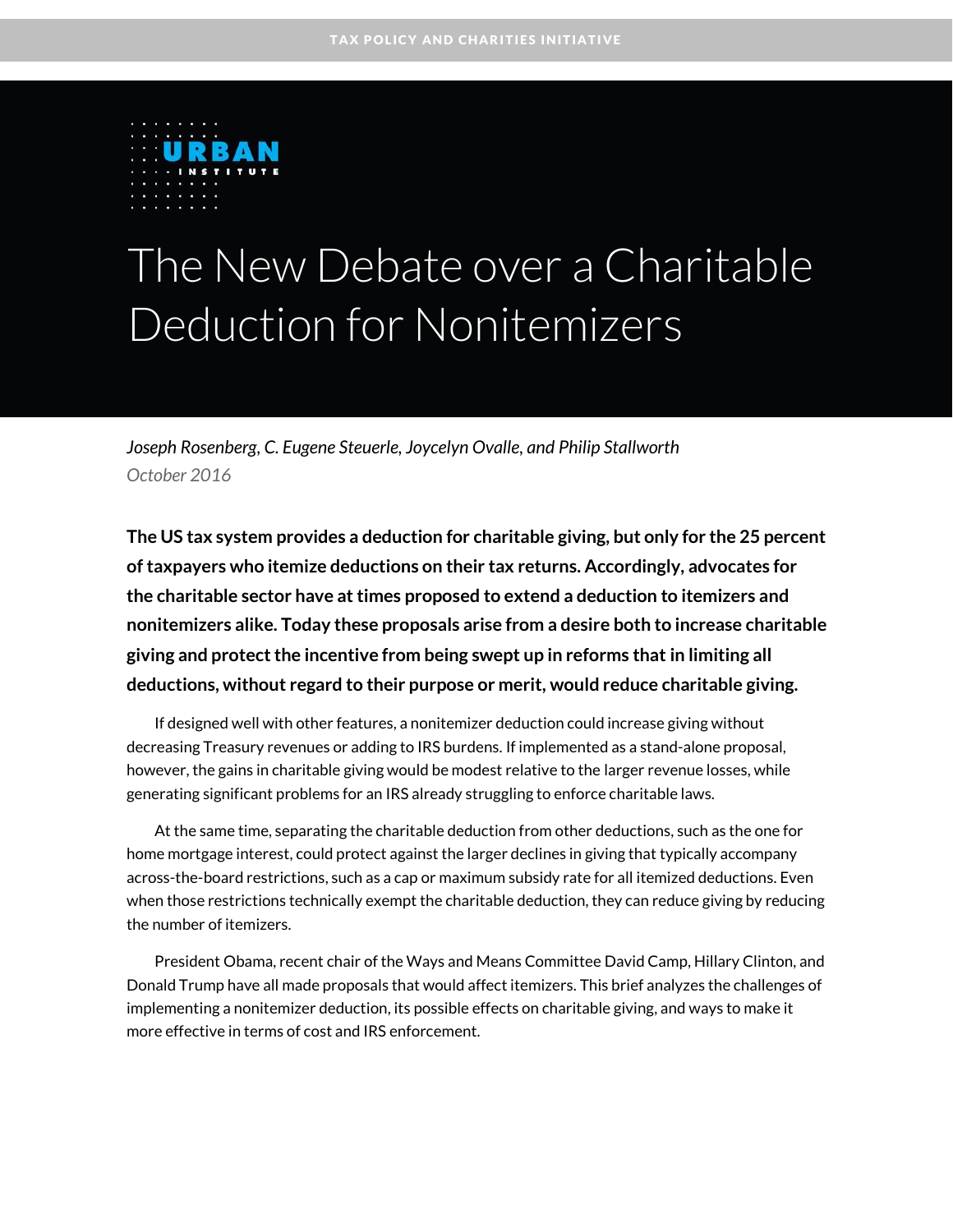# The Charitable Deduction and the Standard Deduction

The charitable deduction has been around almost as long as the income tax. After a failed attempt to include it in the original 1913 tax law, policymakers enacted the deduction as part of the War Revenue Act of 1917 because of concerns that a high tax rate might weaken charitable giving.

Legislative history indicates two apparent motives behind the charitable deduction provision: to provide an incentive to give; and to define the tax base in a way that counts taxable income as income less charitable giving, For instance, someone with \$50,000 of income and \$10,000 of charitable giving would be treated as equal in ability to pay tax as someone with \$40,000 of income and no charitable giving (Steuerle and Sullivan 1995).

Over time, Congress has enacted and expanded various provisions to limit the number of taxpayers having to file for small deductions and to deal with other complexities. The current exception, called the standard deduction, equals \$6,300 for the single taxpayer and \$12,600 for the joint return of a married couple. Almost all taxpayers with itemizable expenses below those totals will claim the standard deduction.

While the standard deduction generally precludes lower-income households and most middleincome households from receiving a charitable incentive, it is considered progressive because it provides more deductions than taxpayers could otherwise claim. Thus, it is generally incorrect to claim that the charitable deduction "unfairly" discriminates against lower- and middle-income taxpayers. Of course, one can obtain the same or even more progressivity with a deduction that is extended to nonitemizers. It largely depends on the structure of an entire tax system put in place of the old one, including how the new tax rates and standard deduction compare with the old ones.

# Tax Reforms: 1981, 1986, and More Recent Proposals

The Economic Recovery Act of 1981, sometimes called a "Christmas tree bill" because of the many taxcutting ornaments attached to President Reagan's original proposal, included a provision allowing nonitemizers to deduct various amounts of charitable contributions from their adjusted gross income (AGI) for five years. The provision phased out on January 1, 1987, and was not renewed. During the first three years, the amount of giving that nonitemizers could deduct for tax purposes was strictly limited. In 1982 and 1983, nonitemizers were permitted to deduct 25 cents on the dollar for only the first \$100 of giving. In 1984, the ceiling on deductible giving was raised to \$300. In 1985, the ceiling was removed, and nonitemizers were allowed to deduct 50 cents on the dollar. In 1986, the deduction was fully phased in, and nonitemizer giving was 100 percent deductible (US Department of the Treasury 1984).

Sixty-two million individuals filed nonitemized tax returns in 1986. Forty-five percent of those nonitemizers claimed charitable deductions totaling nearly \$13 billion, or close to \$29 billion in today's dollars (table 1). The \$13 billion of deductions taken largely represented giving that would have occurred otherwise—not the amount of additional giving, which is difficult to estimate.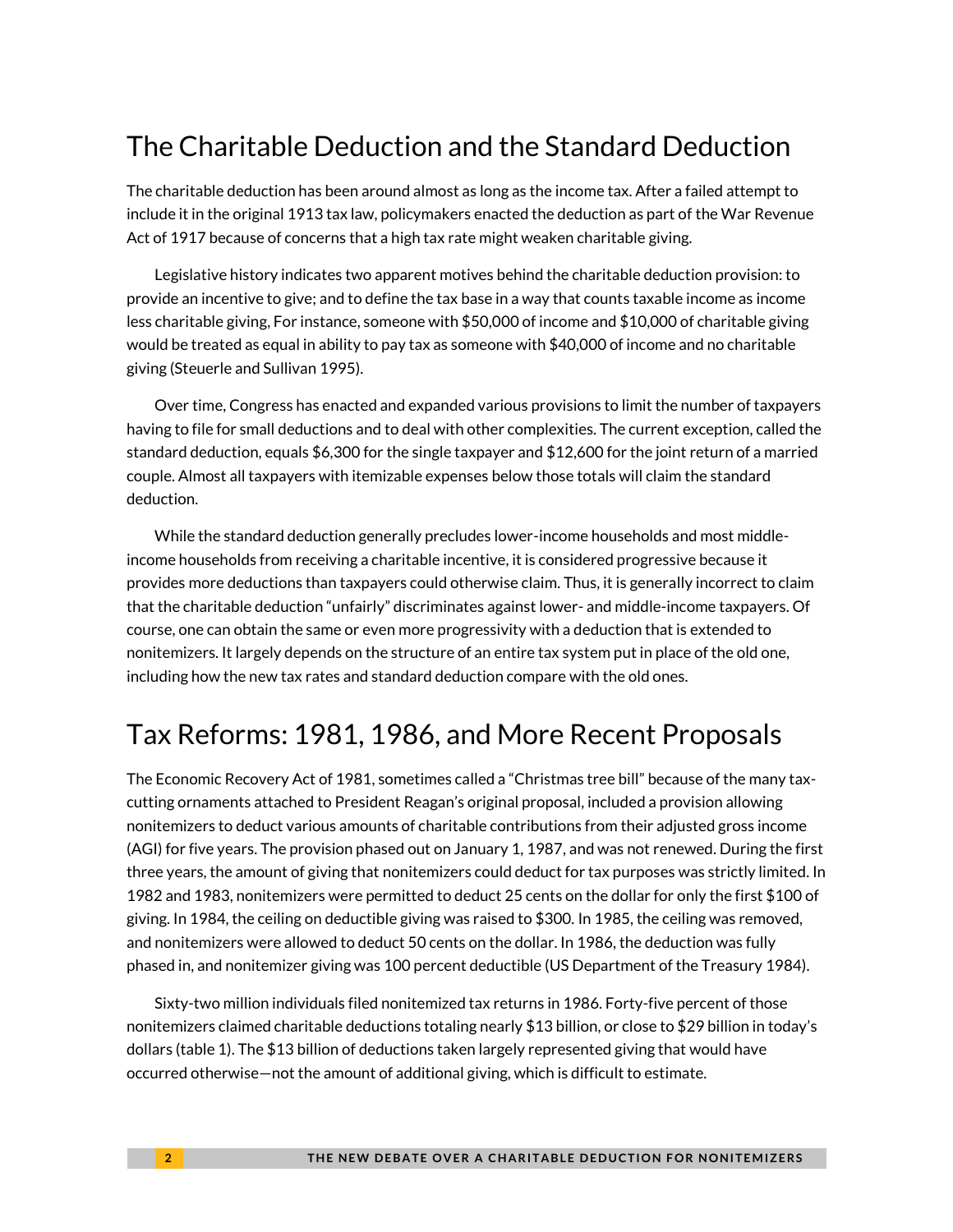#### TABLE 1

| Year | Number of<br>nonitemized<br>returns | <b>Number</b><br>claiming a<br>charitable<br>deduction | Share claiming<br>a deduction<br>(%) | <b>Amount claimed</b><br>(\$ thousands)<br>for year) | <b>Amount claimed</b><br>(thousands)<br>of \$2016) |
|------|-------------------------------------|--------------------------------------------------------|--------------------------------------|------------------------------------------------------|----------------------------------------------------|
| 1982 | 61.904.623                          | 19.284.231                                             | 31                                   | 430,805                                              | 1.074.321                                          |
| 1983 | 61.091.018                          | 22.512.944                                             | 37                                   | 506.810                                              | 1,224,521                                          |
| 1984 | 61.235.616                          | No data                                                | No data                              | No data                                              | No data                                            |
| 1985 | 61.812.103                          | 25.359.085                                             | 41                                   | 4,715,619                                            | 10.546.464                                         |
| 1986 | 62.378.162                          | 28,041,097                                             | 45                                   | 13,277,865                                           | 28,733,275                                         |

#### **Charitable Deductions Claimed by Nonitemizers, 1982–86**

**Source**: Statistics of Income Division, Internal Revenue Service.

By 1984, despite the significant amount of tax legislation passed in the first three years of Reagan's presidency, the public remained highly dissatisfied with the Internal Revenue Code. People saw it as too complex and unfair. This dissatisfaction helped lead to the 1986 reform that removed or limited numerous deductions and credits. The Tax Reform Act of 1986 did not renew any charitable deduction to nonitemizers, partly because of limited evidence that the deduction had significantly increased giving (JCT 1987).

At the same time, except for 1986, the nonitemizer deduction was fairly limited, through either dollar caps or percentage-of-giving caps. It shouldn't have been expected to increase giving by much. Incentives take time to work because people typically adjust their behavior gradually. In its 1984 study leading to the Tax Reform Act of 1986, the Reagan administration proposed that the deduction not be renewed, citing both the lack of evidence for increased giving and concern over the IRS's ability to administer the law (JCT 1987).

More recent years have seen various proposals to limit the use of the charitable deduction either for budgetary reasons or as part of broader tax reform. In 2009, in conjunction with his health reform efforts, President Obama first proposed a cap on all itemized deductions at a 28 percent tax rate, limiting the cutback to the highest-income taxpayers with tax rates on their income above that level. $^{\rm 1}$  $^{\rm 1}$  $^{\rm 1}$  In the 2016 presidential campaign, Hillary Clinton has also proposed a 28 percent limit on itemized deductions, although her proposal would exclude the charitable deduction from the limit. While research has found that this particular type of proposal would have fairly modest impacts on charitable giving overall (Cordes 2011), it affects charitable contributions more than other itemized deductions, such as mortgage interest, because giving is more concentrated at higher income levels. $<sup>2</sup>$  $<sup>2</sup>$  $<sup>2</sup>$ </sup>

In 2014, former chair of the Ways and Means Committee David Camp released a comprehensive tax reform plan that failed to pass Congress but was considered by many to contain a blueprint for reforms that might later pass Congress. This proposal provides one of the best examples of how provisions can combine in their total effect (table 2).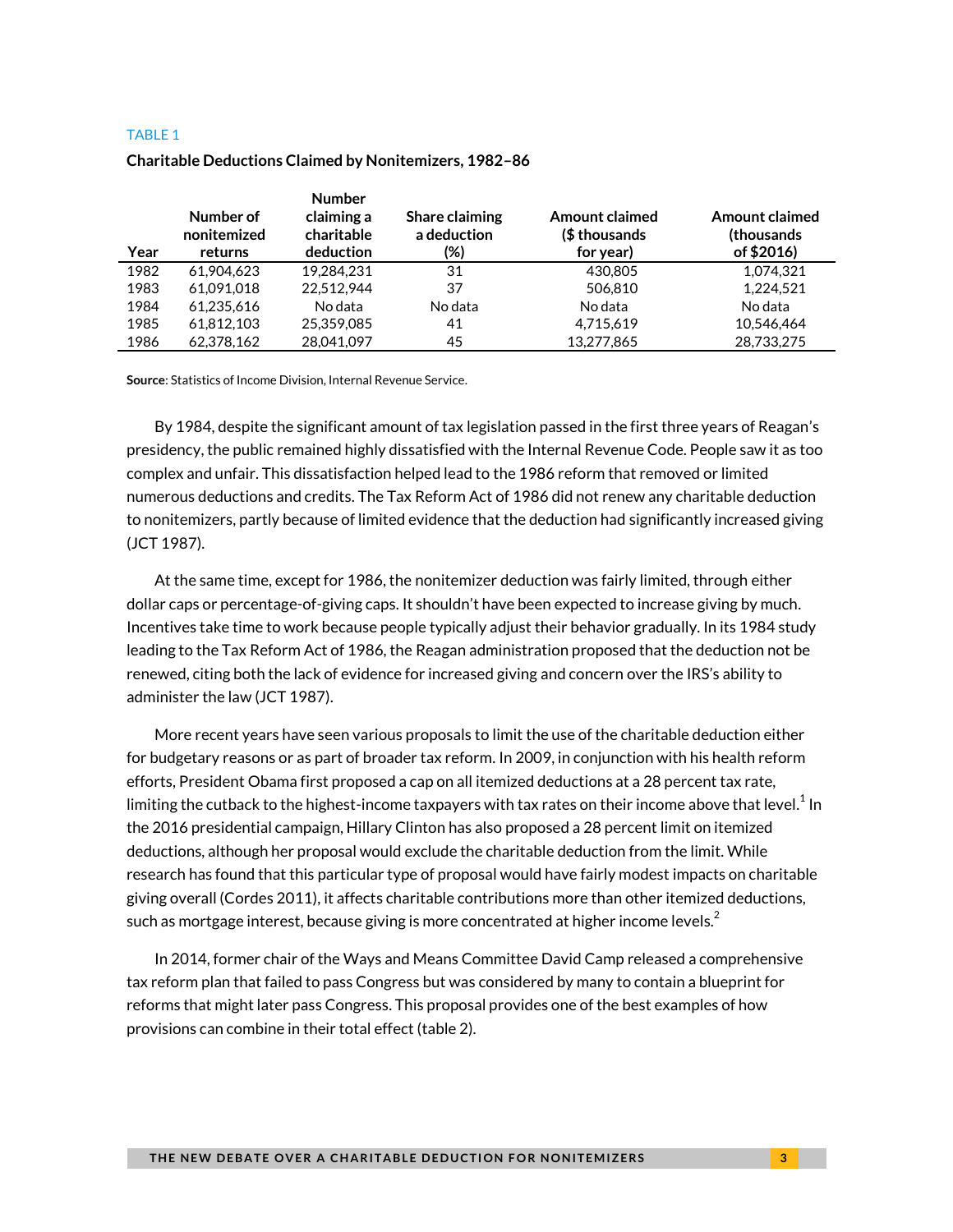#### TABLE 2

#### **Effect of Ways and Means Chairman Camp's Proposals on Charitable Giving**

*Percentage-point reduction because of provisions related to*

| Camp tax<br>reform tax<br>plan | Group 1:<br>rate<br>structure | Group 2: standard<br>deduction and other<br>nonitemized<br>deduction provisions | Group 3:<br>itemized<br>deductions other<br>than charity | Group 4:<br>charitable<br>deduction | Residual<br>because of<br><b>interactions</b> |
|--------------------------------|-------------------------------|---------------------------------------------------------------------------------|----------------------------------------------------------|-------------------------------------|-----------------------------------------------|
| $7.0 - 14.0$                   | $0.9 - 1.9$                   | $0.9 - 1.8$                                                                     | $1.2 - 2.6$                                              | $2.2 - 4.4$                         | $1.6 - 3.1$                                   |

**Source:** Rosenberg and colleagues (2014).

**Note:** Numbers do not total 7.0–14.0 because of rounding.

While the Camp proposal would have reduced charitable giving by about 7 to 14 percentage points, based on various estimates of the influence of tax rates on giving, much of the effect derived indirectly from provisions such as lower tax rates, a higher standard deduction, and the repeal of other itemized deductions (Rosenberg et al. 2014). Less than one-third of the total reduction was attributable to changes in the charitable deduction directly, such as a reduction in the maximum amount of deductible giving to 40 percent rather than 50 percent of AGI and the disallowance of charitable deductions up to 2 percent of AGI by creating a floor below which no deductions would have been allowed.<sup>[3](#page-8-0)</sup>

The net impact of the Camp provisions led to a larger total effect than did the charitable provisions alone. Most contemporary taxpayers would switch from itemizing to not itemizing, regardless of any change in the charitable deduction. Particularly important to the future consideration of extending a deduction to nonitemizers, therefore, are the various ways that subsidies for charitable contributions would be reduced, whether directly from an increase in the standard deduction or indirectly from a reduction in other itemizable expenses.

# How Much Do Nonitemizers Give?

Below we provide a rough range of estimates of the impact of a stand-alone nonitemizer deduction on charitable giving based on economic research about the impact of charitable incentives. The effect of a stand-alone provision would differ greatly from how much giving would increase were such a provision added to a law such as the Camp proposal. That is, if Camp had added a nonitemizer deduction, his proposal would have avoided much of the 7 to 14 percentage-point reduction in giving estimated from his proposal, though not the share related to the rate reduction.<sup>[4](#page-8-1)</sup>

To quickly grasp why the impact of a stand-alone proposal would be fairly modest, recognize that nonitemizers are estimated to provide only about 18 percent of total giving and face lower and in many cases no tax incentives because they are in low or zero marginal tax rate brackets. Also, those who give large enough charitable gifts are itemizers in the first place.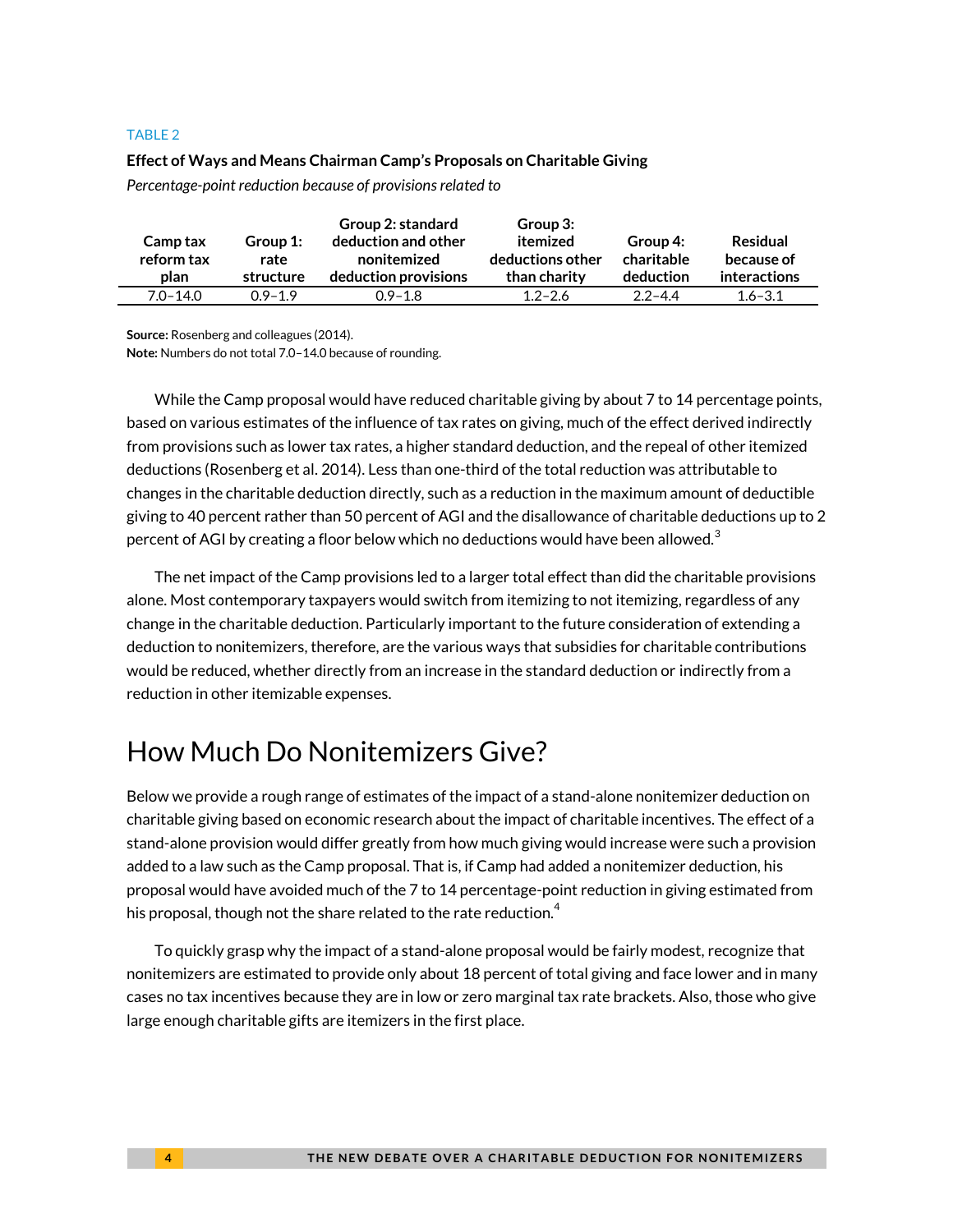#### TABLE 3

#### **Estimated Charitable Giving by Itemizers and Nonitemizers under 2017 Current Law**

| <b>Current law baseline</b> | <b>Itemizers</b> | <b>Nonitemizers</b> |
|-----------------------------|------------------|---------------------|
| Number                      | 45.460           | 129,220             |
| Percent of total            | 26               | 74                  |
| Total giving (\$billions)   | 239              | 53                  |
| Percent of total            | 82               | 18                  |

**Source:** Urban-Brookings Tax Policy Center Microsimulation Model (version 0516-1).

# A Stand-Alone Proposal to Provide a Deduction for Nonitemizers

The federal revenue cost of extending the charitable deduction to nonitemizers would be about \$13 billion annually or \$134 billion over the 10-year budget period (table 4).

#### TABLE 4

#### **Expanding the Charitable Deduction to All Taxpayers**

*Impact on tax revenue, fiscal years 2017–26 (\$ billions)*

|                           |     | 2019 | 2020 | 2021 | $2017 - 26$ |
|---------------------------|-----|------|------|------|-------------|
| Total revenue effect plan | ے ، |      | -    |      |             |

**Source**: Urban-Brookings Tax Policy Center Microsimulation Model (version 0516-1).

**Notes:** Baseline is current year. The proposal would keep the current itemized deduction for charitable contributions while allowing taxpayers taking the standard deduction to deduct all contributions.

Table 5, in turn, shows estimates of the increase in charitable giving for extending a deduction to all taxpayers. If the response to the incentive is modest—in the table, if the elasticity of response is 0.5—the proposal would increase giving by about \$5 billion annually. Much of the impact is still in higher income quintiles where tax rates are higher. To the extent that giving is more responsive, the impact could rise to as much as \$10 billion.

There are several reasons to expect the impact would be on the lower end of the range. Evidence suggests that lower-income taxpayers are less sensitive than higher-income taxpayers, who have more tax advisers and have more incentive to devote time to figuring out the value of the deduction. Some evidence indicates that many taxpayers underestimate the value of the incentive, for instance, by using an average rather than marginal tax rate to crudely analyze what they get back from the government relative to their contributions. Also, that we are dealing with nonitemizers means that most people with a very high response rate, particularly in the middle and upper income classes, are excluded: they would already be itemizers.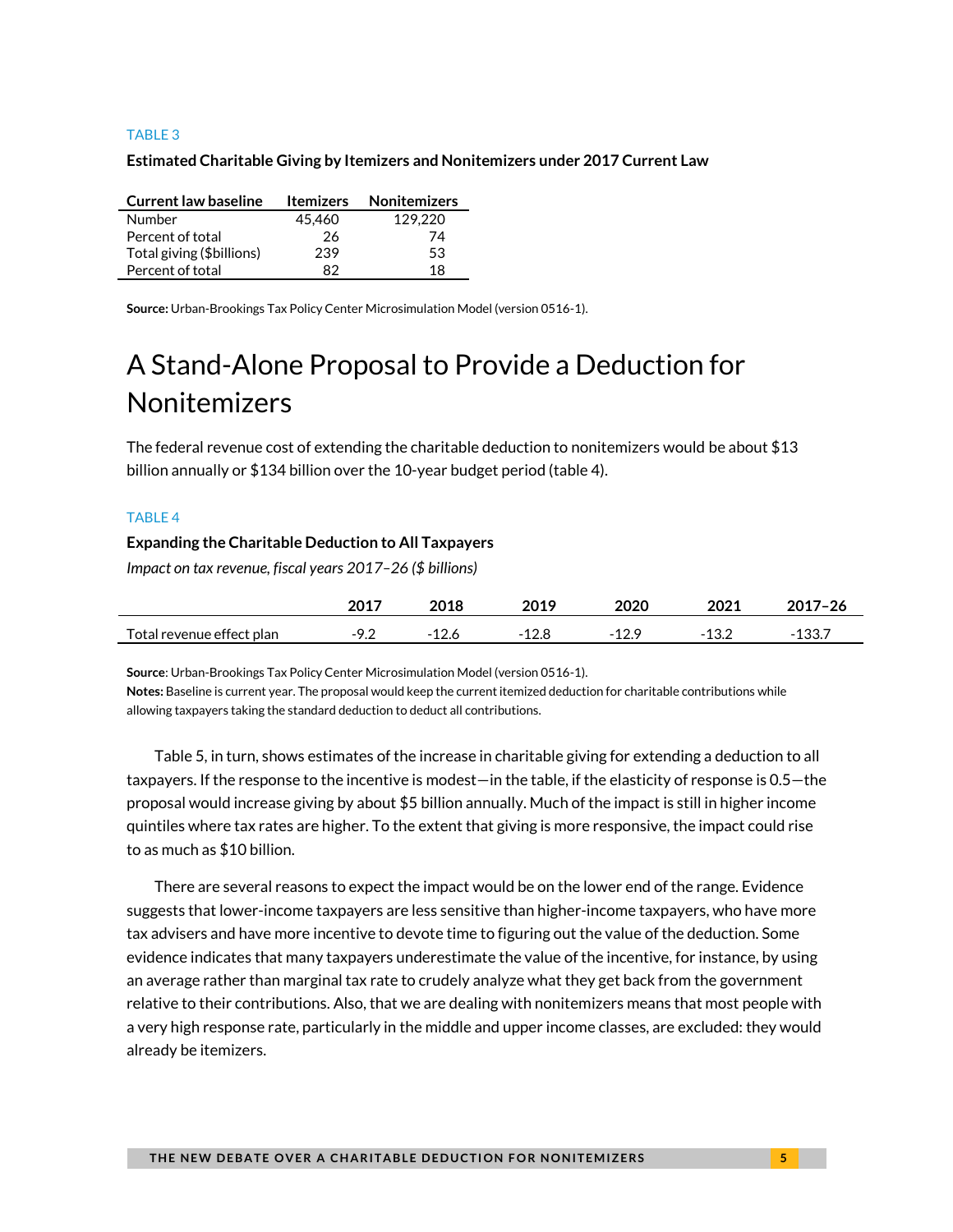Of course, charitable giving could be affected through other, more indirect, channels. For example, the symbol of a more universally available deduction may provide much more incentive than one confined to itemizers.<sup>[5](#page-8-2)</sup> Also, a universal deduction makes appeals and marketing on behalf of charities more effective because the availability of the incentive is not qualified.

#### TABLE 5

#### **Expanding the Charitable Deduction to All Taxpayers**

*Estimated change in charitable giving by expanded cash income percentile, 2017 (\$ billions)*

| <b>Expanded cash</b>           | Total         |                  |                 |                  |
|--------------------------------|---------------|------------------|-----------------|------------------|
| income percentile <sup>a</sup> | contributions | Elasticity - 0.5 | Elasticity -0.7 | Elasticity - 1.0 |
| Lowest quintile                | 2.7           | 0.0              | 0.0             | 0.0              |
| Second quintile                | 12.0          | 0.2              | 0.2             | 0.3              |
| Middle quintile                | 33.4          | 1.0              | 1.4             | 2.0              |
| Fourth quintile                | 64.5          | 2.0              | 2.8             | 4.0              |
| Top quintile                   | 179.3         | 1.9              | 2.7             | 3.8              |
| Top 1 percent                  | 74.5          | 0.4              | 0.5             | 0.8              |
| Top 0.1 percent                | 45.1          | 0.2              | 0.3             | 0.5              |
| All                            | 292.1         | 5.0              | 7.1             | 10.2             |

**Source:** Urban-Brookings Tax Policy Center Microsimulation Model.

**Notes**: Calendar year 2017. Estimates exclude those that are dependents of other tax units. The proposal would allow taxpayers who claim the standard deduction to deduct eligible charitable contributions.

 $^{\rm a}$  Tax units with negative adjusted gross income are excluded from their respective income class but are included in the totals. For a description of expanded cash income, see "Income Measure Used in Distributional Analyses by the Tax Policy Center," Urban-Brookings Tax Policy Center, accessed October 21, 2016[, http://www.taxpolicycenter.org/TaxModel/income.cfm.](http://www.taxpolicycenter.org/TaxModel/income.cfm) The income percentile classes are based on the income distribution for the entire population and contain an equal number of people, not tax units. The breaks are as follows (in 2016 dollars): 20% \$23,800; 40% \$46,800; 60% \$81,000; 80% \$140,900; 90% \$204,900; 95% \$291,000; 99% \$688,900; 99.9% \$3,438,600.

# The IRS Enforcement Issue

The complication of providing deductions to all taxpayers is not simply one for the tens of millions of taxpayers who would now need to keep track of their charitable deductions. In its 1984 tax reform plan leading to the Tax Reform Act of 1986, the Treasury argued that "extension of this deduction to nonitemizers—taxpayers who on average have only small amounts of deductions—creates unnecessary complexity, while probably stimulating little additional giving and *presenting the IRS with a difficult enforcement problem*" (US Department of the Treasury 1984, emphasis added). The IRS has limited audit resources. In fact, the IRS audits only a tiny fraction of all returns (well less than 1 percent) and puts little effort into enforcing charitable provisions. Even if it audited more returns, the IRS has almost no ability to determine if, say, one really put money in the collection basket or made contributions to people knocking at the door. Spending hundreds or thousands of dollars of IRS personnel time on one return to go after a few dollars of tax for a person donating moderate amounts is not economical.

Increased information reporting might mitigate this problem. Having charities provide electronic or written information to both the IRS and individuals could help significantly reduce noncompliance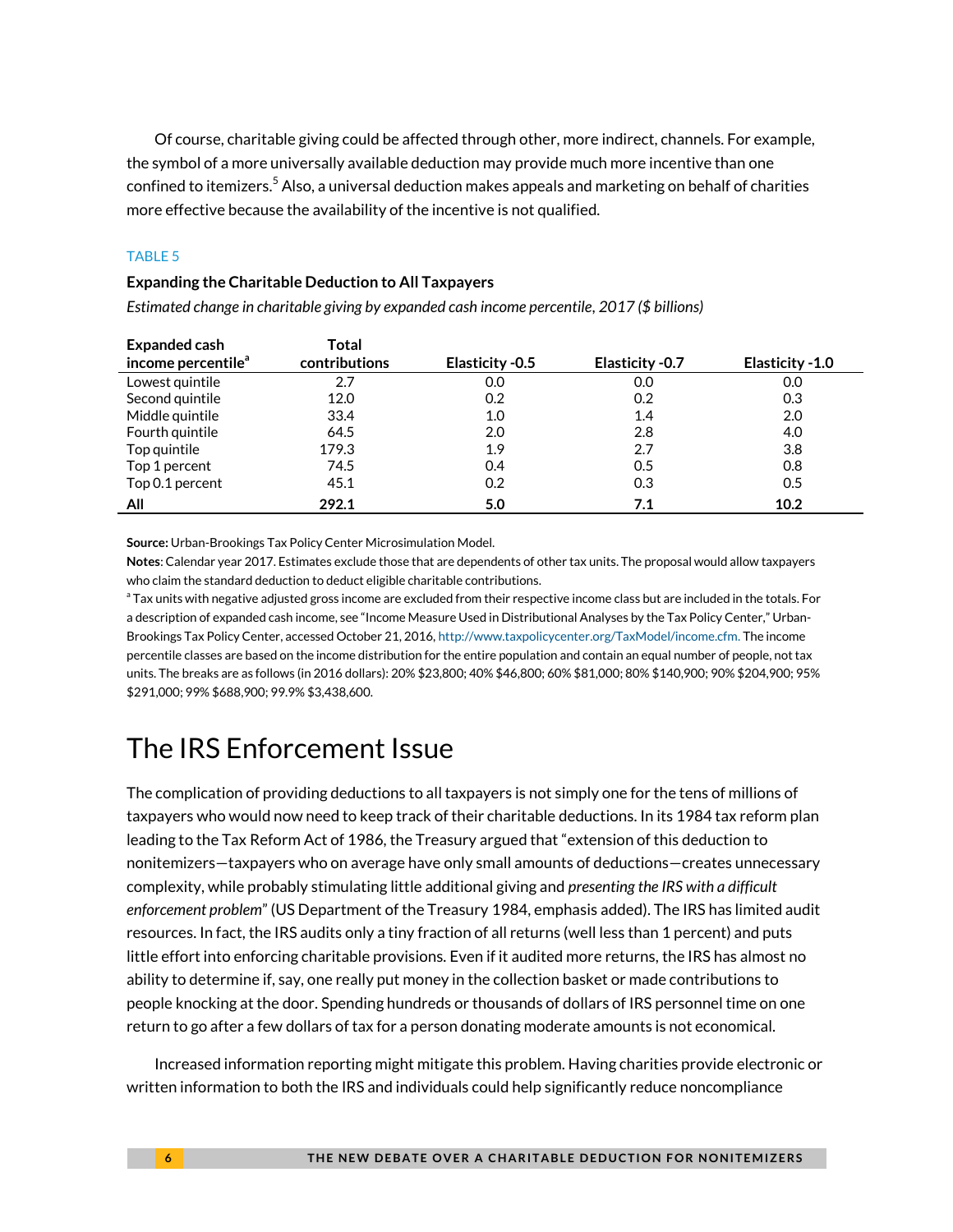across the board for current itemizers and potential nonitemizers, thereby regaining likely significant revenues now lost to those who misreport their actual giving. However, some parts of the charitable sector have not favored this type of reform, even though charities already must give individuals paper statements for any single contribution worth more than \$250.

Independent Sector and other groups representing the charitable sector have long expressed concern about the inadequate resources devoted to enforcement. The issue is not just fairness; public skepticism stemming from charitable giving abuses could discourage contributions.

# Additional Issues in Designing a Nonitemizer Deduction

At least two additional matters deserve attention when designing an extension of the charitable deduction to nonitemizers: avoiding two deductions meant for the same purpose and deciding what to do with the Pease provision that reduces the amount of itemized deductions.

#### **Why a Single Charitable Deduction for All Taxpayers, not Just Nonitemizers**

In the 1981 legislation, nonitemizers were given a special deduction calculated separately from the deduction allowed to itemizers. This separation created confusion. Some taxpayers preparing returns were required to compute their tax liability twice, first with a standard deduction and a nonitemizer charitable deduction, and then with charitable gifts included in the itemized deduction schedule. The efficient way administratively to deal with this issue is to provide a single deduction for all taxpayers, not just nonitemizers.

#### **The Pease Provision Limiting Itemized Deductions**

Current law includes an overall limit on itemized deductions (known as Pease) that reduces itemized deductions by 3 cents for every dollar of income earned above a certain threshold (single returns with incomes above \$259,400 and joint returns above \$311,300 in 2016) up to 80 percent of total deductions. Pease has little effect on giving because few taxpayers are affected by the 80 percent limit and therefore Pease is unrelated to the amount of their charitable giving. However, Pease does present a problem for a single nonitemized charitable deduction, because removing charity from the itemized deductions subject to Pease would cost additional revenue and subject more taxpayers to the 80 percent limit. In our simulations, the elimination of the Pease provision for charitable contributions would have added about 10 percent to the revenue cost, mainly benefiting high-income taxpayers without any significant effect on charitable giving. One solution would be to have Pease apply to itemized deductions plus the new nonitemizer deduction. However, the extra complexity of Pease leads us to believe that we should strive for replacing it with an alternative that has a similar distributional impact.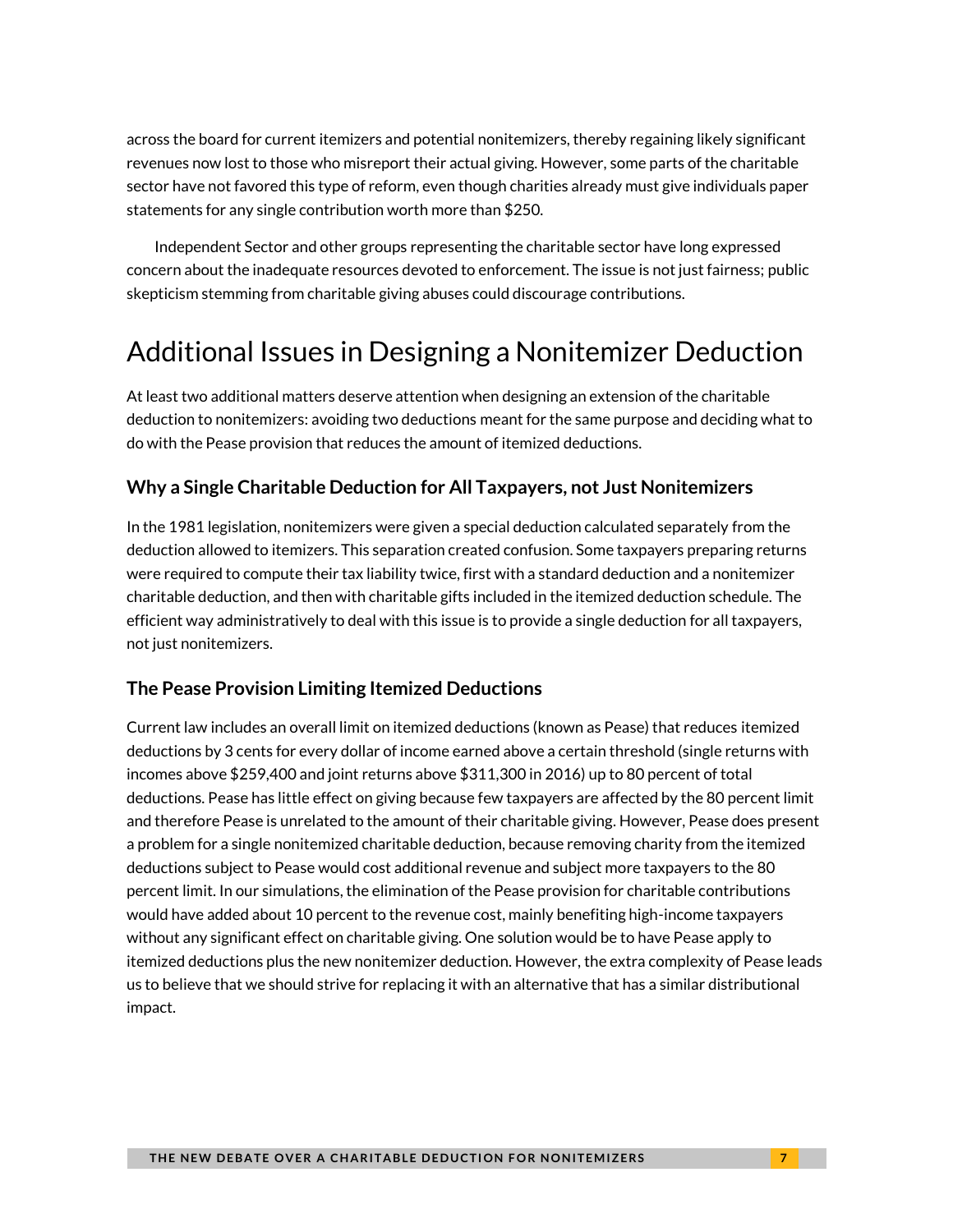# Toward a Better Designed Charitable Tax Incentive

Given the moderate impact on charitable giving relative to revenue cost and concerns over IRS enforcement, is there a way to extend the charitable deduction to all taxpayers more effectively? We believe the best solution involves pairing the expanded charitable deduction with a modest "floor"—that is, restricting the deduction to charitable giving above a dollar amount or percent of income.

Economists find that incentives matter most at the margin. Even without a deduction, a person might naturally give some amounts to a church or to children soliciting for a school, but it is the next or last dollars of giving that are most influenced by an incentive. That is why economists believe that a floor generally has little impact on giving. Thus, if Congress wants to increase giving at limited or no cost, it can target the incentive where it applies more and restrict it where the incentive applies less and is likely to be ineffective.

In a previous analysis, Urban Institute researchers showed how to implement a nonitemizer deduction with a floor in a way that would maintain revenues to the Treasury while increasing giving (Cordes, O'Hare, and Steuerle 2000). If Congress wishes to expand incentives somewhat, it could adopt a lower floor and make other revenue adjustments.

Again, it is not just getting a decent-bang-per-buck that justifies a floor. With a floor, the IRS would no longer need to worry about noncompliance by those who give less than the floor amount. These taxpayers are difficult to monitor and expensive to audit. This reduction in enforcement requirements would mitigate or remove the increase in enforcement required by the allowance of deductions for those currently excluded from any incentive.

Revenue-neutral exchange of extending a deduction to nonitemizers for a floor also turns out to be progressive. The floor applies to all taxpayers and raises revenues from higher-income taxpayers who tend to itemize, while the deduction extends additional tax benefits to nonitemizers who tend to have lower incomes on average.

In summary, the two major complications with the extension of the deduction to nonitemizers limited bang per buck and IRS enforcement problems—can largely be resolved by adopting a floor under which giving would not be deductible. Even if the goal is simply to protect the threat that charitable incentives would be reduced by being swept up in broader tax reform efforts, the case for dealing with limited bang per buck and IRS enforcement still stands.

# Notes

- <span id="page-7-0"></span>1. Howard Gleckman, "Obama's Plan to Cap Tax Deductions," *TaxVox* (blog) Urban-Brookings Tax Policy Center, February 26, 2009[, http://www.taxpolicycenter.org/taxvox/obamas-plan-cap-tax-deductions.](http://www.taxpolicycenter.org/taxvox/obamas-plan-cap-tax-deductions)
- <span id="page-7-1"></span>2. See Toder, Rosenberg, and Eng (2013) for an analysis of the incentive effects of various proposals that broadly limit itemized deductions on charitable giving.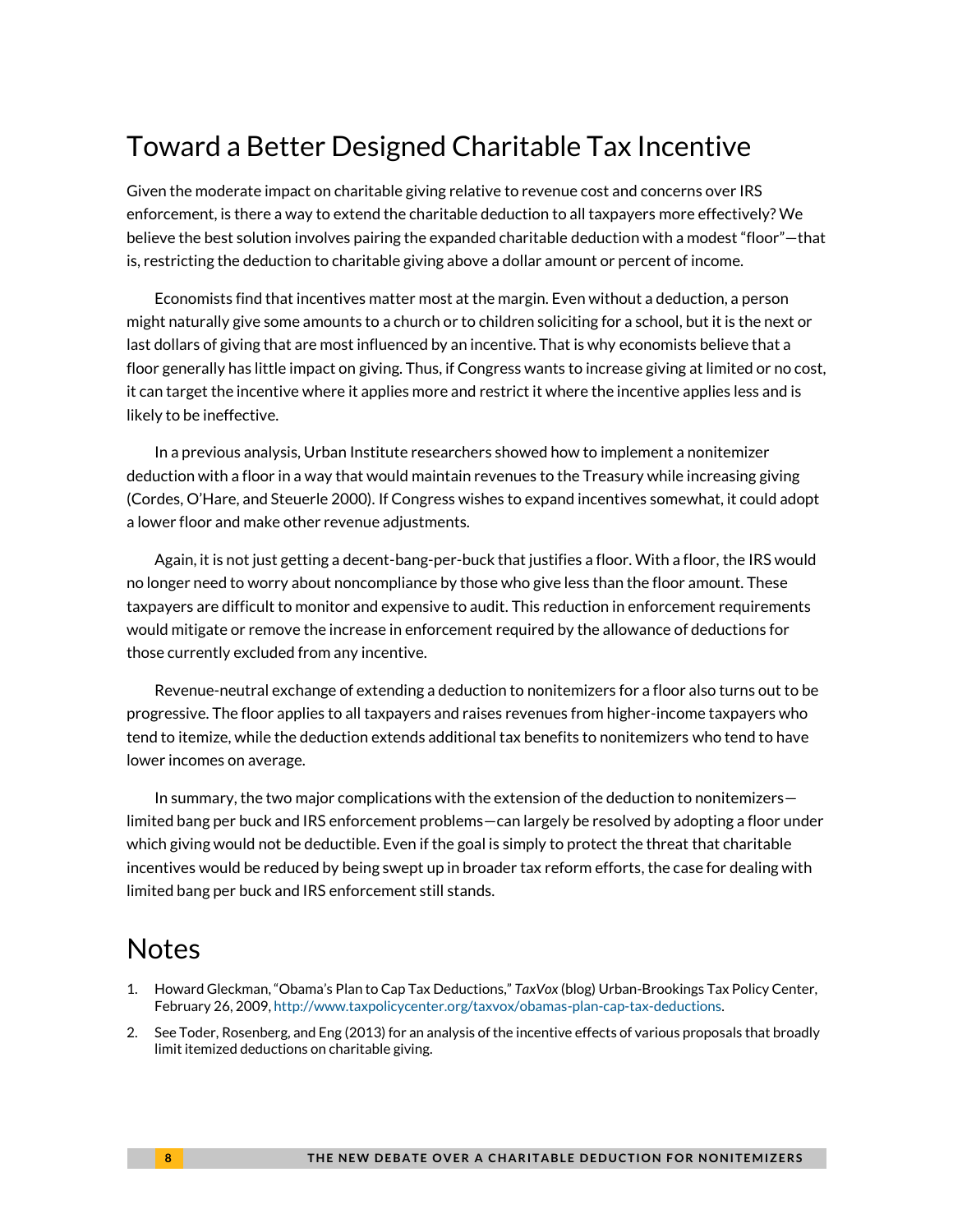- <span id="page-8-0"></span>3. Average charitable giving represents about 2 percent of income, meaning the 2 percent floor would allow deductions only for amounts above the average.
- <span id="page-8-1"></span>4. Depending upon design and how many additional taxpayers could now take the charitable deduction, it might also increase the number of taxpayers receiving some charitable incentive.
- <span id="page-8-2"></span>5. When tax reform eliminated a fairly universal option to take a deduction for individual (non-employer-based) deposits to an individual retirement account, it significantly reduced the extent to which that option was used (even by those who remained eligible).

# References

- Cordes, Joseph. 2011. "Re-Thinking the Deduction for Charitable Contributions: Evaluating the Effects of Deficit-Reduction Proposals." *National Tax Journal* 64 (4): 1001–24.
- Cordes, Joseph, John O'Hare, and Eugene Steuerle. 2000. "Extending the Charitable Deduction to Nonitemizers: Policy Issues and Options." Charting Civil Society Brief 7. Washington, DC: Urban Institute.

JCT (Joint Committee on Taxation). 1987. *General Explanation of the Tax Reform Act of 1986.* JCS-10-87. Washington, DC: US Government Printing Office. https://www.jct.gov/publications.html?func=startdown&id=2355.

- Rosenberg, Joseph, C. Eugene Steuerle, Ellen Steele, and Amanda Eng. 2014. "Preliminary Estimates of the Impact of the Camp Tax Reform Plan on Charitable Giving." Washington, DC: Urban Institute. [http://www.urban.org/research/publication/preliminary-estimates-impact-camp-tax-reform-plan-charitable](http://www.urban.org/research/publication/preliminary-estimates-impact-camp-tax-reform-plan-charitable-giving)[giving.](http://www.urban.org/research/publication/preliminary-estimates-impact-camp-tax-reform-plan-charitable-giving)
- Steuerle, C. Eugene, and A. M. Sullivan. 1995. "Toward More Simple and Effective Giving: Reforming the Tax Rules for Charitable Contributions and Charitable Organizations." *American Journal of Tax Policy* 12 (399): 1–46.
- Toder, Eric J., Joseph Rosenberg, and Amanda Eng. 2013. "Evaluating Broad-Based Approaches for Limiting Tax Expenditures." *National Tax Journal* 66 (4): 807–32.
- US Department of the Treasury. 1984. *Tax Reform for Fairness, Simplicity, and Economic Growth: The Treasury Department Report to the President.* Washington, DC: US Department of the Treasury. [https://www.treasury.gov/resource-center/tax-policy/Documents/Report-Tax-Reform-v1-1984.pdf.](https://www.treasury.gov/resource-center/tax-policy/Documents/Report-Tax-Reform-v1-1984.pdf)

# About the Authors

**Joseph Rosenberg** is a senior research associate in the Urban-Brookings Tax Policy Center at the Urban Institute, where his research focuses on federal taxation, including business and corporate taxation, broad-based consumption taxes, tax expenditures, and tax incentives for charitable giving. He also develops and maintains the Tax Policy Center's microsimulation model of the federal tax system, which is regularly used to produce analyses of the revenue and distributional impacts of federal tax policy that are broadly cited by policymakers and the press. Before joining Urban, Rosenberg worked at the Board of Governors of the Federal Reserve System in Washington, DC, and was a PhD candidate in economics at the University of California, Berkeley.

**C. Eugene Steuerle** is an Institute fellow and the Richard B. Fisher chair at the Urban Institute. Among past positions, he was deputy assistant secretary of the US Department of the Treasury for Tax Analysis (1987–89), president of the National Tax Association (2001–02), codirector of the Urban-Brookings Tax Policy Center, chair of the 1999 Technical Panel advising Social Security on its methods and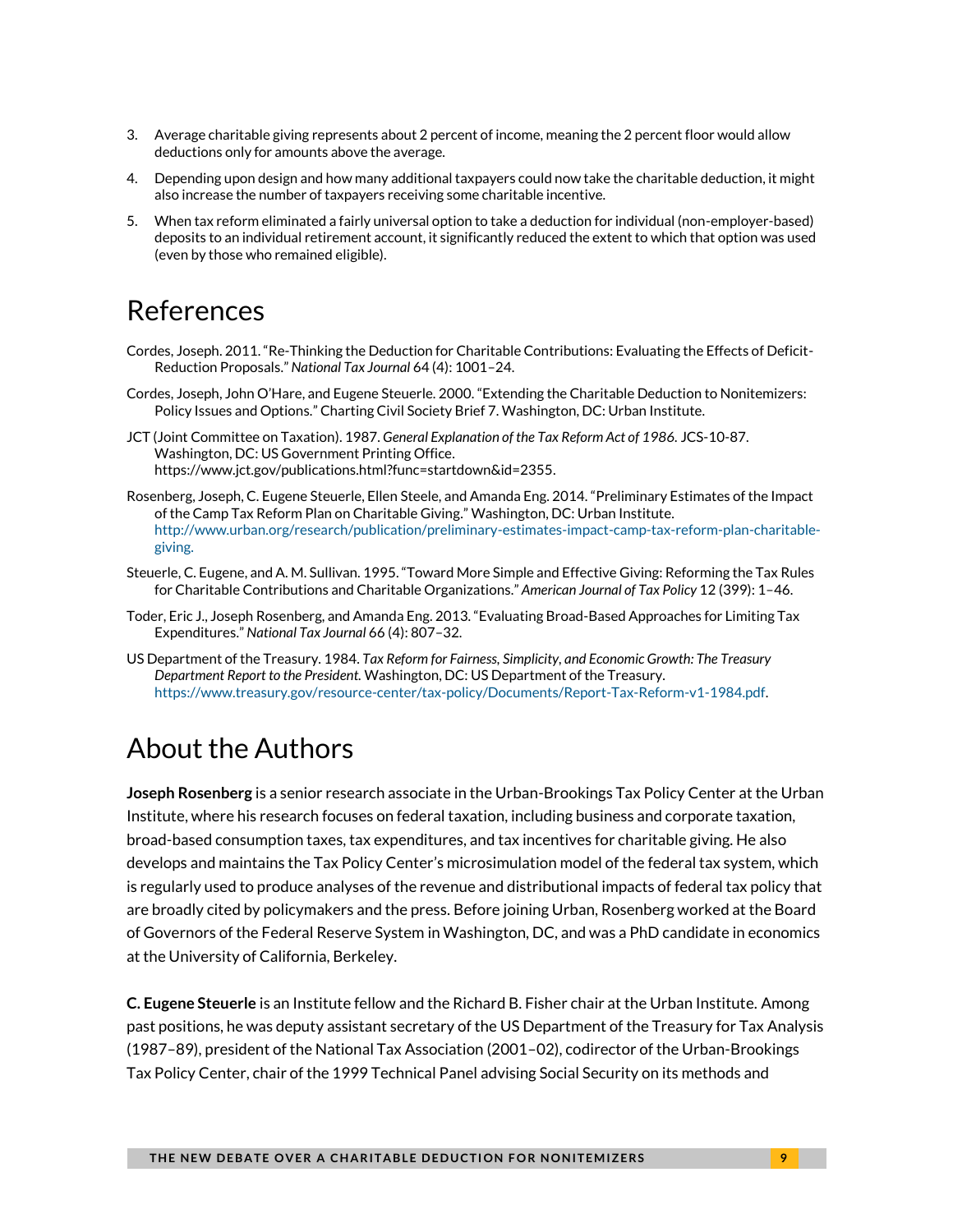assumptions, and chair of the 2015–16 National Academy of Sciences Committee on Advancing the Power of Economic Evidence to Inform Investments in Children, Youth, and Families. Between 1984 and 1986, he was the economic coordinator and original organizer of the Treasury's tax reform effort. Among other awards, Steuerle received the first Bruce Davie–Albert Davis Public Service Award from the National Tax Association in 2005, and the 2015 TIAA-CREF Paul Samuelson award for his book *Dead Men Ruling*.

**Joycelyn Ovalle** is a research associate at the Urban Institute. Ovalle works in multiple subject areas, including tax policy, charity initiatives, and the annual *Kids' Share* publication. She holds a BA in political science from Sam Houston State University and an MPA from the Bush School of Government and Public Service at Texas A&M University.

**Philip Stallworth** is a research assistant in the Urban-Brookings Tax Policy Center. He primarily works with the Tax Policy Center's federal microsimulation model to estimate the revenue and distributional effects of federal tax policy. He holds a BA in mathematics with a concentration in statistics from Reed College.